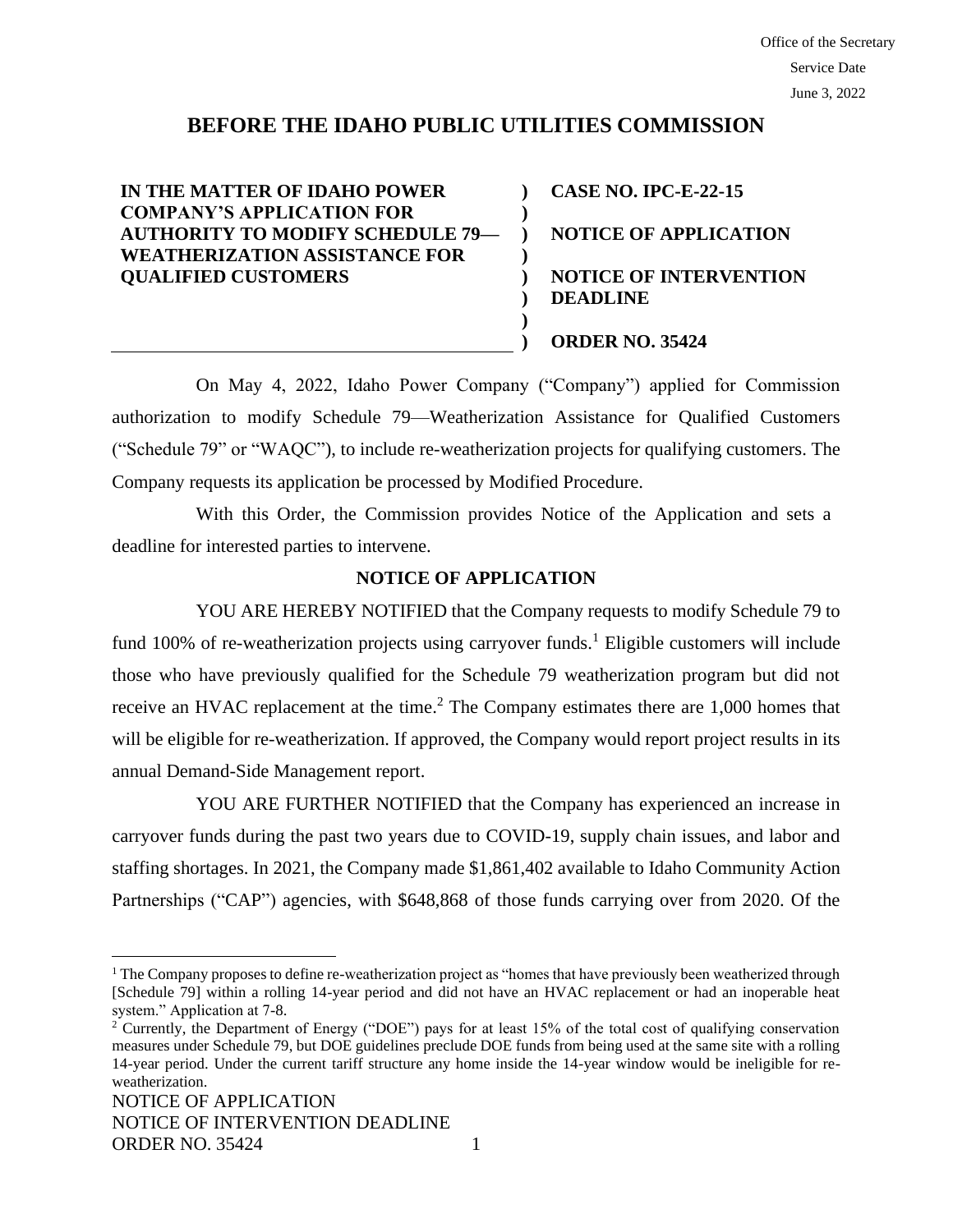funds available in 2021, \$990,416 were paid to Idaho CAP agencies, while \$870,985 carried over to 2022. The 2022 WAQC budget exceeds \$2 million due to addition of carryover funds.

YOU ARE FURTHER NOTIFIED that the Company's Application is designed to address the increasing amount of carryover funds that have accumulated recently and to give CAP agencies flexibility in using those funds to help low-income customers without impacting the current WAQC program structure.

YOU ARE FURTHER NOTIFIED that Attachment 2 to the Application includes a full list of eligibility requirements that were developed collaboratively with stakeholders.

YOU ARE FURTHER NOTIFIED that the Application, proposed tariff schedule, and supporting attachments have been filed with the Commission and are available for public inspection during regular business hours at the Commission's office. These documents are also available on the Commission's website at [www.puc.idaho.gov.](http://www.puc.idaho.gov/) Click on the "ELECTRIC" icon, select "Open Cases," and then click on the case number as shown on the front of this document.

YOU ARE FURTHER NOTIFIED that all proceedings in this case will be held pursuant to the Commission's jurisdiction under Title 61 of the Idaho Code.

YOU ARE FURTHER NOTIFIED that all proceedings in this matter will be conducted pursuant to the Commission's Rules of Procedure, IDAPA 31.01.01.000 *et seq*.

# **NOTICE OF INTERVENTION DEADLINE**

YOU ARE FURTHER NOTIFIED that persons desiring to intervene in this matter to obtain parties' rights of participation must file a Petition to Intervene with the Commission pursuant to this Commission's Rules of Procedure 72 and 73, IDAPA 31.01.01.072 and -.073. **Persons who wish to intervene as a party must file a Petition to Intervene no later than 21 days after the date of service of this Order**. Such persons shall also provide the Commission Secretary with their email address to facilitate further communications. After the intervention deadline runs, the Commission Secretary shall issue a Notice of Parties that identifies the parties and assigns exhibit numbers to each party. Once the Notice of Parties has issued, Commission Staff shall informally confer with the Company and any intervening parties about how to further process this case and shall then report back to the Commission on a proposed case schedule.

NOTICE OF APPLICATION NOTICE OF INTERVENTION DEADLINE ORDER NO. 35424 2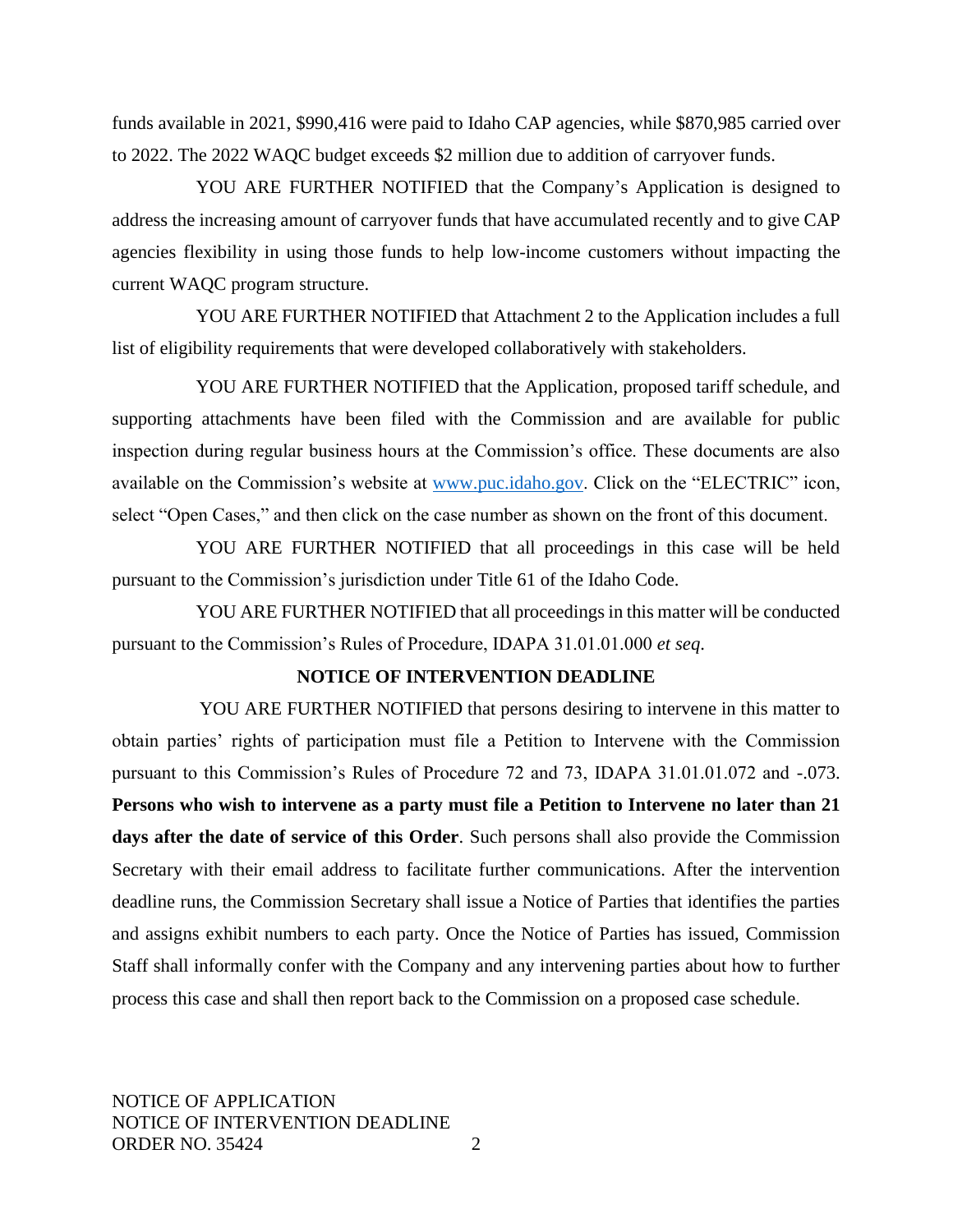YOU ARE FURTHER NOTIFIED that persons who would like to present their views without parties' rights of participation and cross-examination do not have to intervene but may present their views by submitting written comments to the Commission.

YOU ARE FURTHER NOTIFIED that the following people are designated as the Company's representatives in this matter:

## **For the Company:**

Lisa Nordstrom Connie Aschenbrenner Zach Thompson 1221 West Idaho Street (83702) P.O. Box 70 Boise, ID 83707-0070 [lnordstrom@idahopower.com](mailto:lnordstrom@idahopower.com) [caschenbrenner@idahopower.com](mailto:caschenbrenner@idahopower.com) [zthompson@idahopower.com](mailto:zthompson@idahopower.com) [dockets@idahopower.com](mailto:dockets@idahopower.com)

#### **O R D E R**

IT IS HEREBY ORDERED that persons desiring to intervene in this matter must file a Petition to Intervene no later than **21-days from the service date of this Order**. Once the deadline has passed, the Commission Secretary shall prepare and issue a Notice of Parties.

IT IS FURTHER ORDERED that, after the Notice of Parties has issued, Commission Staff shall confer with the parties regarding a procedural schedule for this matter including, if necessary, a hearing in this matter.

IT IS FURTHER ORDERED that parties comply with Order No. 35375, issued April 21, 2022. Generally, all pleadings should be filed with the Commission electronically and will be deemed timely filed when received by the Commission Secretary. *See* Rule 14.02. Service between parties should continue to be accomplished electronically when possible. However, voluminous discovery-related documents may be filed and served on CD-ROM or a USB flash drive. ///

NOTICE OF APPLICATION NOTICE OF INTERVENTION DEADLINE ORDER NO. 35424 3